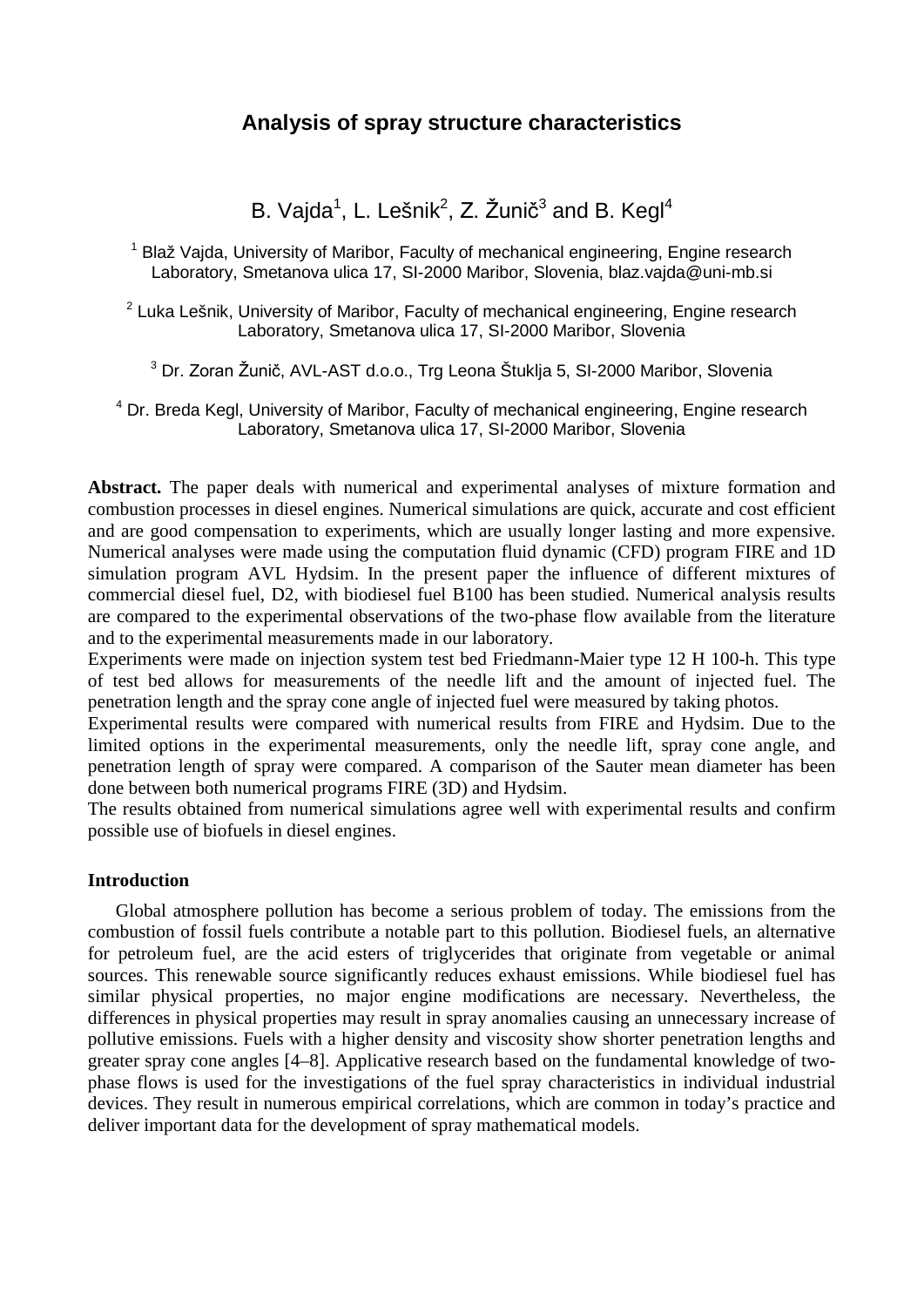### **Experimental details**

For simulating spray formations, fuel physical properties and necessary injection characteristics were measured. Experiments were made on injection system test bend Friedmann-Maier Type 12 H 100-h. This type of test bend allows measurements of the needle lift, injection pressure and injection rate, at three different camshaft speeds (550, 800 and 1100 rpm) at full load. Injection characteristics at 1100 rpm for diesel and biodiesel fuel are shown in Figures 1 and 2.



In order to validate numerical result, spray development was filmed using a high-speed camera.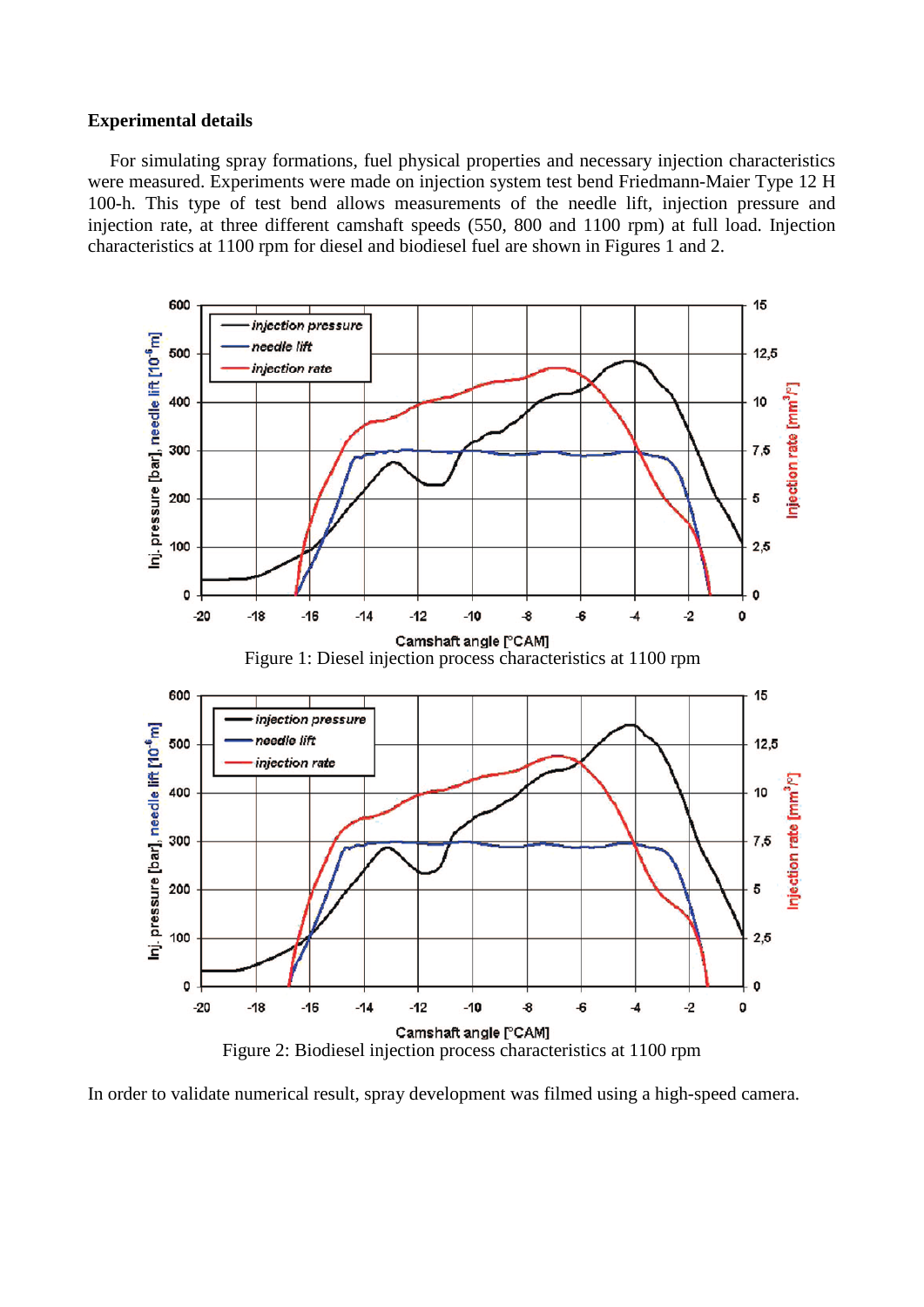#### **Physical properties**

The physical properties of commercial diesel fuel D2, biodiesel B100 and different mixtures of D<sub>2</sub> with B<sub>100</sub> have been studied. Fuel properties are given in Table 1.

| fuel           | density<br>$\left[\mathrm{kg/m}^3\right]$ | viscosity<br>[Pa s] | surface tension<br>[N/m] |
|----------------|-------------------------------------------|---------------------|--------------------------|
| D <sub>2</sub> | 825                                       | 2.7                 | 0.0259                   |
| <b>B50</b>     | 848                                       | 3.55                | 0.0267                   |
| B100           |                                           | - 8                 | 0.0275                   |

Table 1: Fuel Density, Viscosity and Surface Tension at 30°C

### **Spray development**

The fuel spray was injected into the glass chamber at room temperature and atmospheric pressure [11]. For the spray filming, the high-speed digital camera Phantom v4.1 was used. Three consecutive spray developments for each fuel were filmed.

### **Numerical models**

Numerical analyses were done by using the CFD program FIRE (spray) and 1D simulation program AVL Hydsim (needle lift…). The spray was simulated in FIRE using Euler-Lagrange approach, the calculations are based on a statistical method referred to as the discrete droplet method. Droplet parcels are introduced in the flow domain with initial conditions of position, size, velocity, temperature and number of particles in the parcels.

#### **Results**

Results shown follow the axial symmetry polyline. The position is presented in the Figure 3. All the results were taken at the same camshaft rotation angle 17.2°. It is assumed that the needle is fully opened at this time and the spray is fully developed.



Figure 2: Position were the result are taken

| fuel: biodiesel | camshaft speed [rpm] |             | fuel: diesel     | camshaft speed [rpm] |        |
|-----------------|----------------------|-------------|------------------|----------------------|--------|
|                 | 500                  | <b>1100</b> |                  | 500                  | 1100   |
| camera [cm]     | 30.6                 | 33.8        | camera [cm]      | 29.1                 | 32.5   |
| simulation [cm] | 29.9                 | 34.8        | simulation [cm]  | 29.3                 | 30.7   |
| difference[%]   | $-2.3$               | 3.0         | $difference[\%]$ | 0.7                  | $-5.5$ |

Table 2: Spray penetration length (biodiesel and diesel)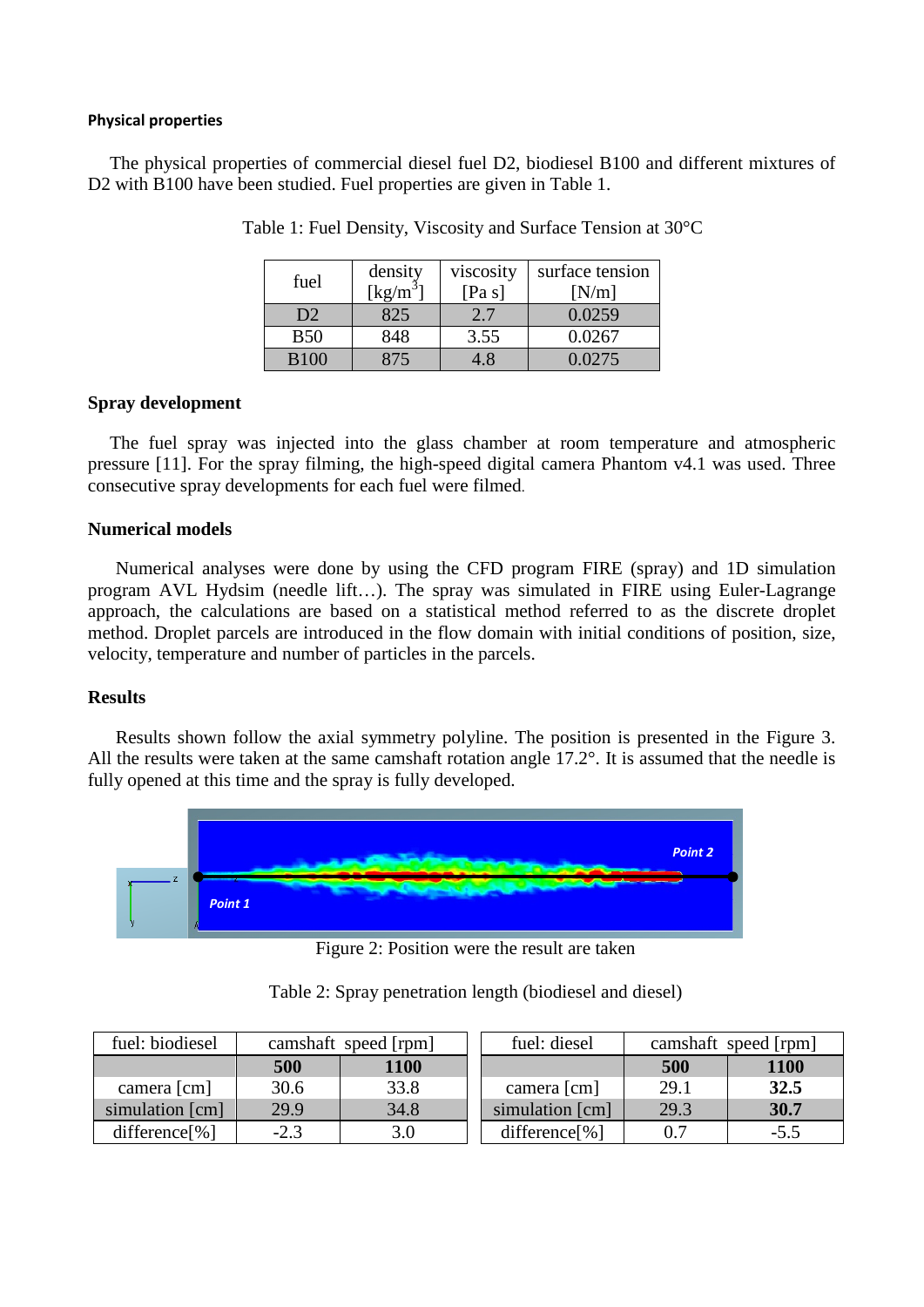The experimental and numerical results are almost identical for the spray penetration length. Comparison of the results in Table 2 shows how different type of fuel significantly influences the spray penetration length on a different camshaft rotation speed. When we compare the results for diesel fuel at camshaft speed 500 rpm the difference between experimental and numerical result is about 0.7 %, at camshaft speed 1100 rpm is -5.5 %. Usually the numerical results give higher values of penetration length than experimental ones. Comparison of result for biodiesel shows the opposite result to diesel. The differences are -2.3 % at 500 rpm and 3.0 % at 1100 rpm camshaft rotation speed. Comparison for biodiesel and diesel shows differences between them in results for different camshaft rotational speed, caused by different densities of used fuel (B100  $p=875$  [kg/m<sup>3</sup>]; D2  $p=825$  [kg/m<sup>3</sup>]).

Model parameters were inserted into the AVL Fire solver steering file and tested on the B100, D2 and on the blend of diesel and biodiesel B50 fuel at 1100 rpm and 800 rpm. Recorded spray development compared with simulation results is shown in Figure 3, 4 and 5 [11]. Comparison shows good accordance in the spray development as well as in its shape (spray angle and penetration). The difference between numerical and actual penetration is less than 5%. Spray simulation results for B50 confirm the adequacy of primary breakup parameter expressions for a used conventional injection system. In order to expand the application area, the injection system geometry parameters should be considered in the expressions.

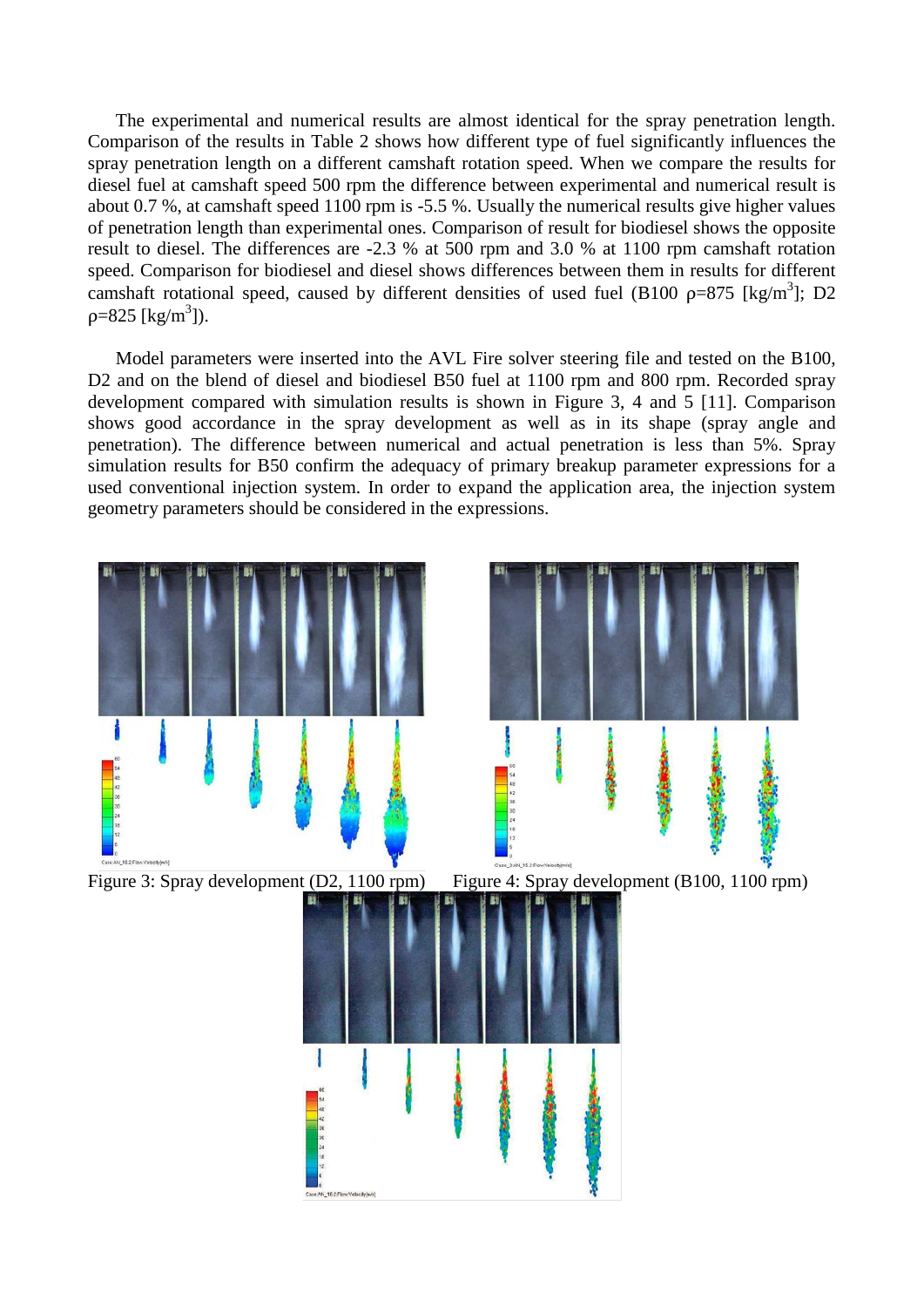Figure 5: Spray development (B50, 800 rpm).



Figure 5: Sauter mean diameter in program FIRE (800 rpm)

| Table 3: Comparison of Sauter mean diameter in programs FIRE and Hydsim (800 rpm) |  |  |  |
|-----------------------------------------------------------------------------------|--|--|--|
|                                                                                   |  |  |  |

| biodiesel         |                      | diesel            |                      |  |
|-------------------|----------------------|-------------------|----------------------|--|
| Numerical program | Sauter mean diameter | Numerical program | Sauter mean diameter |  |
| $FIRE$ [µm]       | 22.5                 | $FIRE$ [µm]       | 21.6                 |  |
| Hydsim[µm]        | 29.9                 | Hydsim[µm]        | 23.0                 |  |
| difference $[\%]$ | 25                   | difference $[\%]$ |                      |  |

As already stated the comparison of the Sauter mean diameter has been done only between both numerical programs FIRE (3D) and Hydsim (1D). Comparison of the results in Figure 5 and Table 3 show the differences between them and the importance of careful program selection. The differences in calculated values of the Sauter mean diameter were 25 % for biodiesel and 7 % for diesel fuel, where the CPU time for Hydsim was only 20 s while on the other side the CPU time for FIRE was 1 day.

# **Conclusion**

Considering above-mentioned results the following conclusions could be made:

- the difference in the fuel's physical properties is reflected in the injection characteristics,
- higher density and bulk modulus result in the injection pressure increase (by biodiesel),
- higher fuel viscosity and surface tension, have no significant influence because of the large nozzle diameter; however for spray simulation purposes, just changing the fuel properties and injection process characteristics is not always enough and mathematical model influential parameters need tuning,
- the results obtained from experiments agree well with experimental results (spray length, cone angle…),
- comparison of the Sauter mean diameter of used numerical programs FIRE and Hydsim are comparable, however we recommend more simulations with additional parameters,
- it is very difficult to decide which program is better to use to predict the Sauter mean diameter, however we recommend more detailed experimental research so we can validate the numerical simulations,
- it is recommended to use numerical program FIRE for simulating spray characteristics, but Hydsim can also be used for fast estimations.

# **Acknowledgment**

This work was supported by Slovenian Research Agency (ARRS). We also wish to thank AVL LIST GmbH for their support by providing the AVL-AST software FIRE and Hydsim.